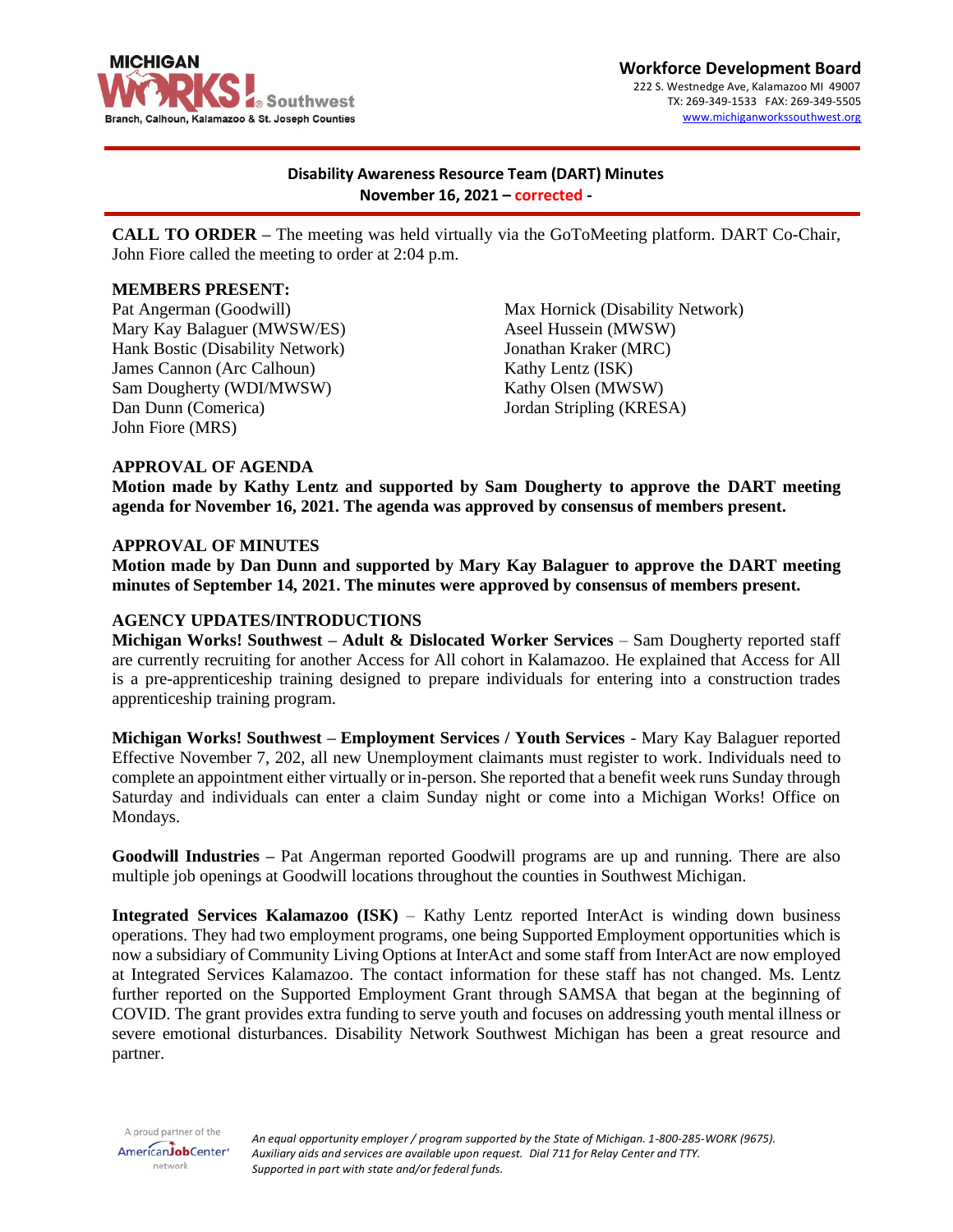**KRESA Young Adults Program and Project SEARCH** – Jordan Stripling reported referrals for the next program year for Project SEARCH are due December 10, 2021. She reported staff have received great feedback from Bronson in regard to this year's cohort.

**MRC Industries** – Jonathan Kraker reported the Pathways clubhouse on Vine Street is winding down operations. Skill Building and Art Works are growing and expanding. MRC took on a few community employment participants from InterAct. Case management referrals from InterAct are currently paused due to a couple of open positions at MRC that need to be filled. Chris Ziegler, CEO of MRC has announced retirement no later than June 1, 2022. MRC will be looking to fill that position and it will be posted in a couple of weeks.

**Arc of Calhoun County** – James Cannon reported he was new to the DART Committee. Although he has worn many hats at Arc since 2015, he is currently the Community Coordinator. He works with the volunteer program and maintains sites and relationships.

**Comerica Bank** - Dan Dunn reported that since Comerica raised their minimum wage to \$17.00/hour for some entry level positions requiring a GED or a high school diploma, the number of applicants has increased. Some of the more advanced positions continue to be more difficult to fill.

**Disability Network Southwest Michigan** – Hank Bostik Bostic reported Yvonne Fleener has been hired as the new President and CEO of Disability Network Southwest Michigan. She replaced Joel Cooper who has retired. She comes to Disability Network with 25 years of experience and her prior work included Helping Hands Respite Care in Lansing. Disability Network will be making some changes to th[e Link,](https://www.dnswm.org/resources/publications/the-link/) their current newsletter and will be adding a new newsletter called **DARE** to Impact Change. This new publication will be focused on Disability Justice and individuals can sign up on the website to receive it. Training classes scheduled for December are posted on their website and staff are currently planning a schedule of classes for January and February. The Disability Network website has an Advocacy area and he reported there is a bill currently in the Senate to remove 'handicap' from State signage. He introduced Max Hornick and reported that Max will provide information on a new Desktop Training module at today's meeting.

**Michigan Rehabilitation Services (MRS) –** John Fiore reported many of the staff have been working in the office. The lobby is not open for walk-in customers; however, staff will meet in the office for scheduled appointments. He reported the number of referrals across the service area has been low and encouraged members to make referrals of individuals with disability barriers who are interested in employment. MRS may be able to assist with employment and training and placement. He also expressed a desire to increase services to students and offered to follow-up with Jordan Stripling at KRESA.

## **WORK GROUP UPDATES**

## *Curriculum - At Your Desktop Training and Resources*

Kathy Olsen highlighted a summary of the desktop training modules that was included in the agenda packet. The summary included hyperlinks to each of the modules. She also reported the Desktop Training modules are posted on the Michigan Works! Southwest website. To access the training modules, viewers should select the About tab, then select Board, then scroll down to the DART heading <https://www.michiganworkssouthwest.org/about/board/> She encouraged members to share the modules with other members of their staff and partners, other Michigan Woks! Agencies, and the Michigan Works! Association.

Max Hornick from Disability Network Southwest Michigan provided an overview of a new training module on the topic of transportation. Transportation has always been an issue for individuals with disabilities and COVID has had a direct impact on this resource. He reported that he previously taught individuals to use